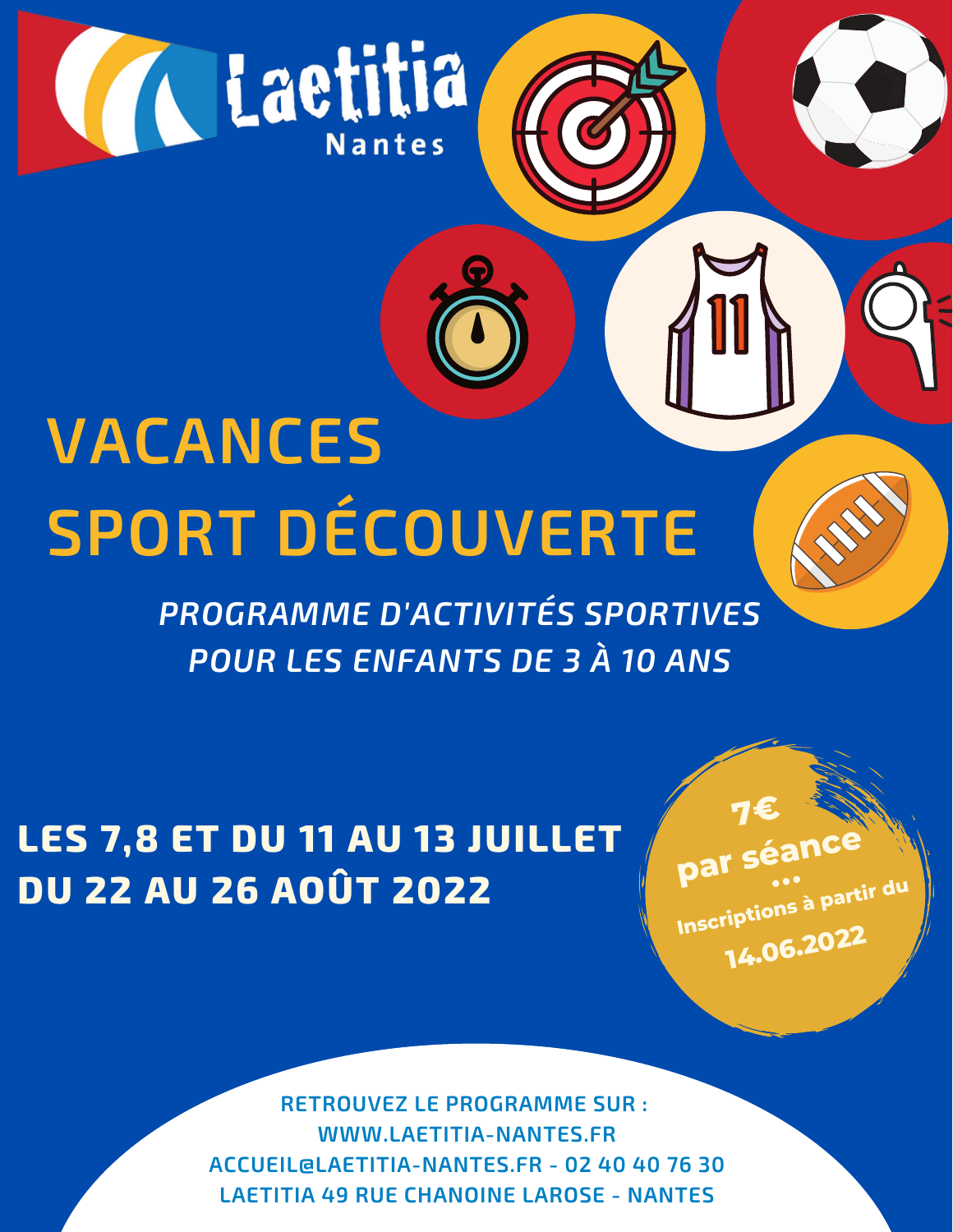





## **PROGRAMME :**

3 - 5 ANS **10H-11H30**

6-10 ANS **14H30-16H30**

**JEUDI 07/07 :**

**SALLE SEVRE :** PARCOURS GYMNIQUE

**VENDREDI 8/07**

**SALLE SEVRE :** PARCOURS GYMNIQUE

**SALLE SEVRE :** PARKOUR

**SALLE SEVRE :** GYM SUR AGRES

**LUNDI 11/07 :**

**SALLE ERDRE :** JEUX DE RAQUETTES **SALLE LOIRE : BADMINTON** MINI TENNIS

**MARDI 12/07 :**

**SALLE ERDRE :** JEUX DE COOPERATION **SALLE ERDRE :** ATHLETISME

**SALLE LOIRE : TCHOUKBALL** 

**MERCREDI 13/07 :**

**SALLE ERDRE :** JEUX DE BALLON



**www.laetitia-nantes.fr**